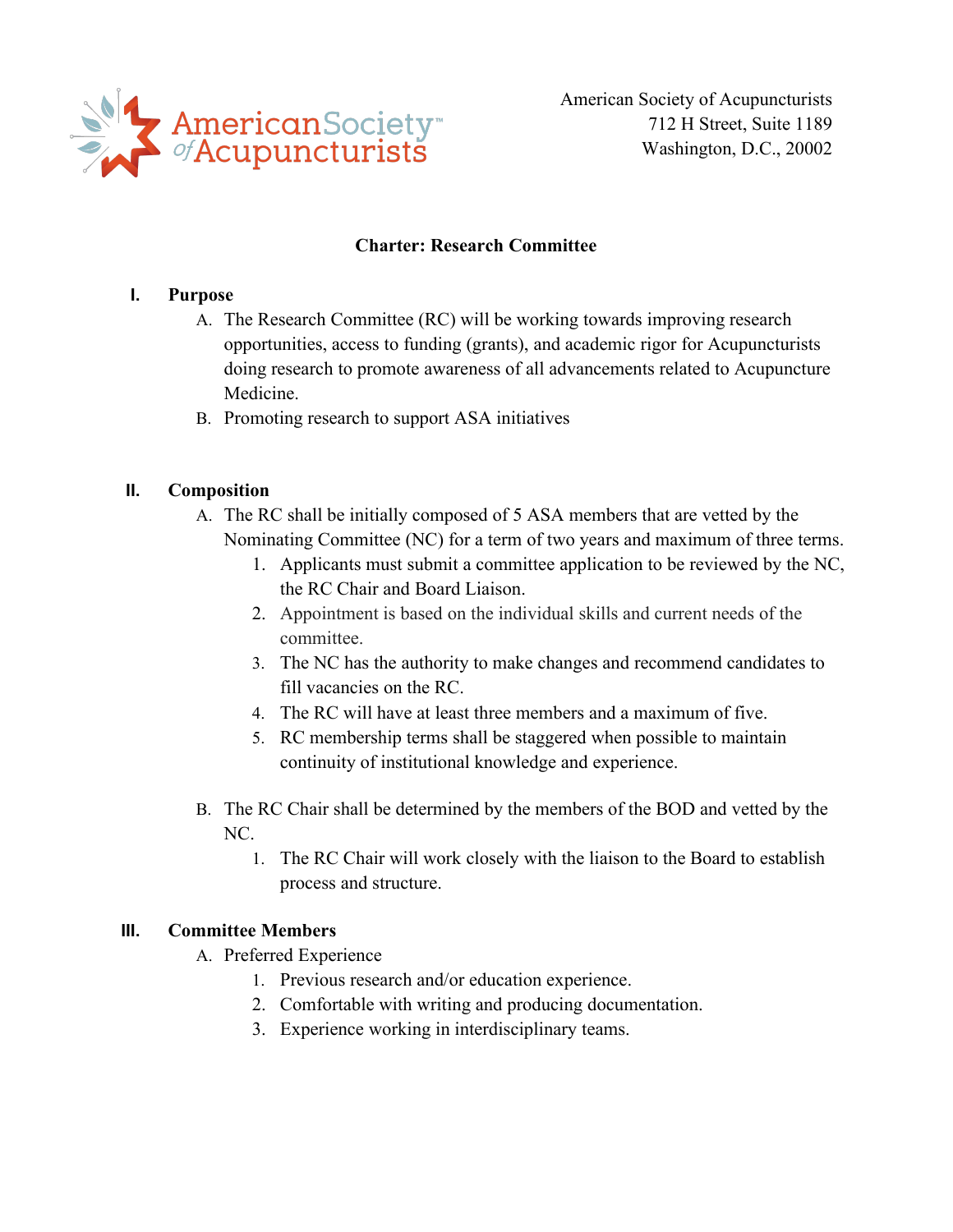

American Society of Acupuncturists 712 H Street, Suite 1189 Washington, D.C., 20002

- B. Desirable Skills, Knowledge, and Abilities (SKAs)
	- 1. Knowledge of scientific research.
	- 2. Grant writing experience.
	- 3. Communicates effectively and credibly in both oral and written context.
	- 4. Knowledge of association processes as well as academic processes.
	- 5. Grant administration experience.
	- 6. Human Subjects Training (CITI)
- C. Professional and Personal Attributes
	- 1. Personal and professional integrity.
	- 2. Awareness and respect for different ideologies across disciplines and structures.
	- 3. Cooperative, yet decisive when needed.
- D. Responsibilities
	- 1. Raise awareness around Acupuncture research within our profession and throughout the medical community/ academic community.
	- 2. Encourage high standards of academic rigor for publishing case studies, the need for an IRB, improve education around research.
	- 3. Perform workforce and other studies of the professional base; capture and distribute metrics relevant to the professional practice of acupuncture. (In collaboration with NCCAOM.)
	- 4. Interface with SAR.
	- 5. Support JASA.
	- 6. Seek grant funding and coordinate grant projects.
	- 7. Consider ways that research can support legislative activities.
	- 8. ACAOM and NCCAOM interface

## **IV. Meetings**

- A. The RC shall meet at least nine times per year.
- B. Minutes will be documented at each meeting.

## **V. Order of Operations**

A. Questions or concerns within the RC shall be brought to the RC Chair and Board Liaison.